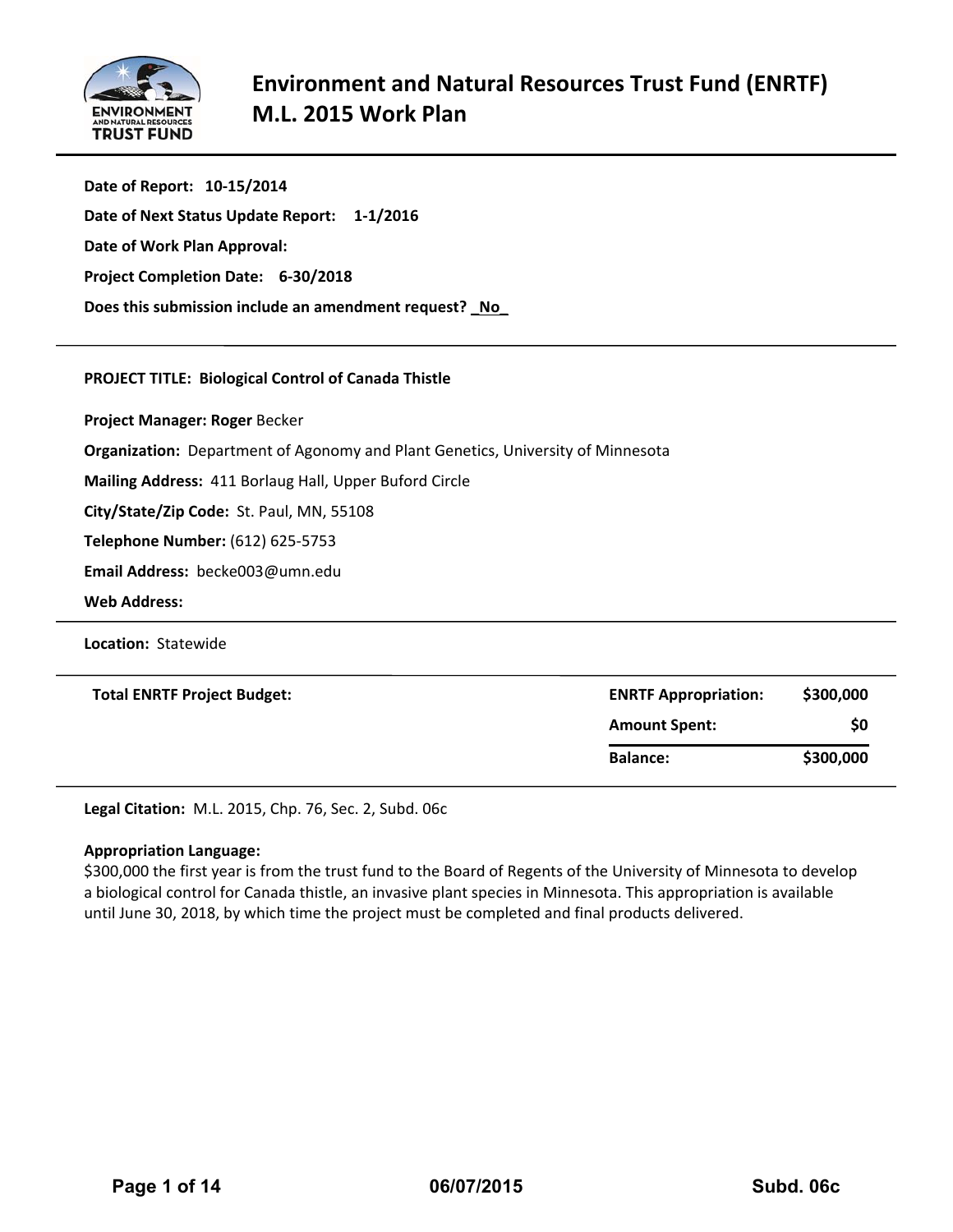#### **I. PROJECT TITLE:** Biological Control of Canada Thistle

**II. PROJECT STATEMENT:** Canada thistle (*Cirsium arvense*) is native to Eurasia and has been introduced worldwide. It is considered as one of the worst weeds of agricultural and natural systems. In North American, Canada thistle is has been introduced into 42 states, 12 Canadian provinces and has a noxious weed status in 31 states. It is the most prevalent invasive plant in Minnesota and, with a prohibited noxious weed designation, control can be required by law. This results in considerable time and expense to control this weed on state lands. Absent biological control, currently available control options include herbicides, mowing, or tillage. These control methods can harm desirable plants and interfere with or alter wildlife management practices.

Canada thistle is a herbaceous perennial plant, with aboveground shoots dying back over the winter and underground roots surviving from year to year. Plants reproduce through seed dispersal and vegetatively via spreading underground lateral roots. Canada thistle plants are dioecious, with male and female flowers produced on separate plants. Flowers are pollinated by honeybees and other native pollinators. Seeds are attached to a plumose achene that can aid in dispersal.

In North America, the biological control agent and stem‐mining weevil, *Ceutorhynchus litura*, was first introduced into Canada in 1965. It was subsequently introduced into the United States in 1972, with the first released in Montana. *C. litura* has since been established in Idaho, Montana, Nebraska, North Dakota, Oregon, Utah, Virginia, Washington and Wyoming. In 1998, *C. litura* was introduced into a limited area in Minnesota, with a resulting decline in Canada thistle populations long-term.

*Ceutorhynchus litura* adults overwinter in leaf litter, and begin to feed on Canada thistle leaf and stem tissue in early spring (April and May). Females oviposit in the mid-vein on the underside of leaves on rosette shoots. Larvae mine leaves, stems and crowns of Canada thistle plants throughout the spring and summer. Third instar larvae emerge from Canada thistle plants in late summer, pupate in the soil, and emerge as adults from July to October, depending on location. There is one generation per year.

There are conflicting reports about the efficacy of *C. litura* as a biocontrol agent against Canada thistle. Some have reported that *C. litura* did not control thistle stands, but could contribute to a decline in thistle populations when combined with other plant stressors, such as other insects or pathogens. It also has been reported that *C. litura* infestations did not reduce thistle stem counts, flowering or overwinter survival in Canada thistle stands on two South Dakota wildlife refuges over four years of study.

In contrast, others have found 75 to 92% of Canada thistle stems infested with *C. litura* larvae at four sites 15 years after release. Underground roots suffered higher winter mortality rates as a consequence of *C. litura* larval mining. Adults dispersed 9 km over 15 years. Significant declines in Canada thistle abundance were also documented after ten years when *C. litura* was released in combination with the gall forming fly, *Urophoa cardui*, and the seed‐head weevil, *Larinus planus*. Total non‐structural carbohydrates were 1.5 times lower on early season sampling in Canada thistle roots after attack by the three biocontrol insects mentioned previously, plus the leaf defoliator, *Cassida rubiginosa*. Similar reduced levels of free sugars and fructans were found in Canada thistle roots after spring larval mining. However, sugar levels recovered later in the summer. Lastly, competition from the native, cool‐season, needle and thread grass (*Hesperostipa comata*) in addition to *C. litura*, has been shown to reduce Canada thistle root biomass. The combination of cool-season grass competition with *C. litura* may compliment restoration methods over each agent alone.

The host range of a weed biological agent is defined as the set of plant species attacked by the agent. In North America, *Ceutorhynchus litura* attacks Canada thistle (*Cirsium arvense*), although its host range includes the *Cirsium‐Silybum‐Carduus* complex of the Asteraceae subtribe Carduinae. In North America, there are no native *Carduus* or *Silybum* species, but there are at least 118 native species of *Cirsium.* Initial host range testing indicated that *C. litura* fed on the natives, *Cirsium brevistylum, Cirsium undulatum* and *Cirsium flodmanii*. Slotta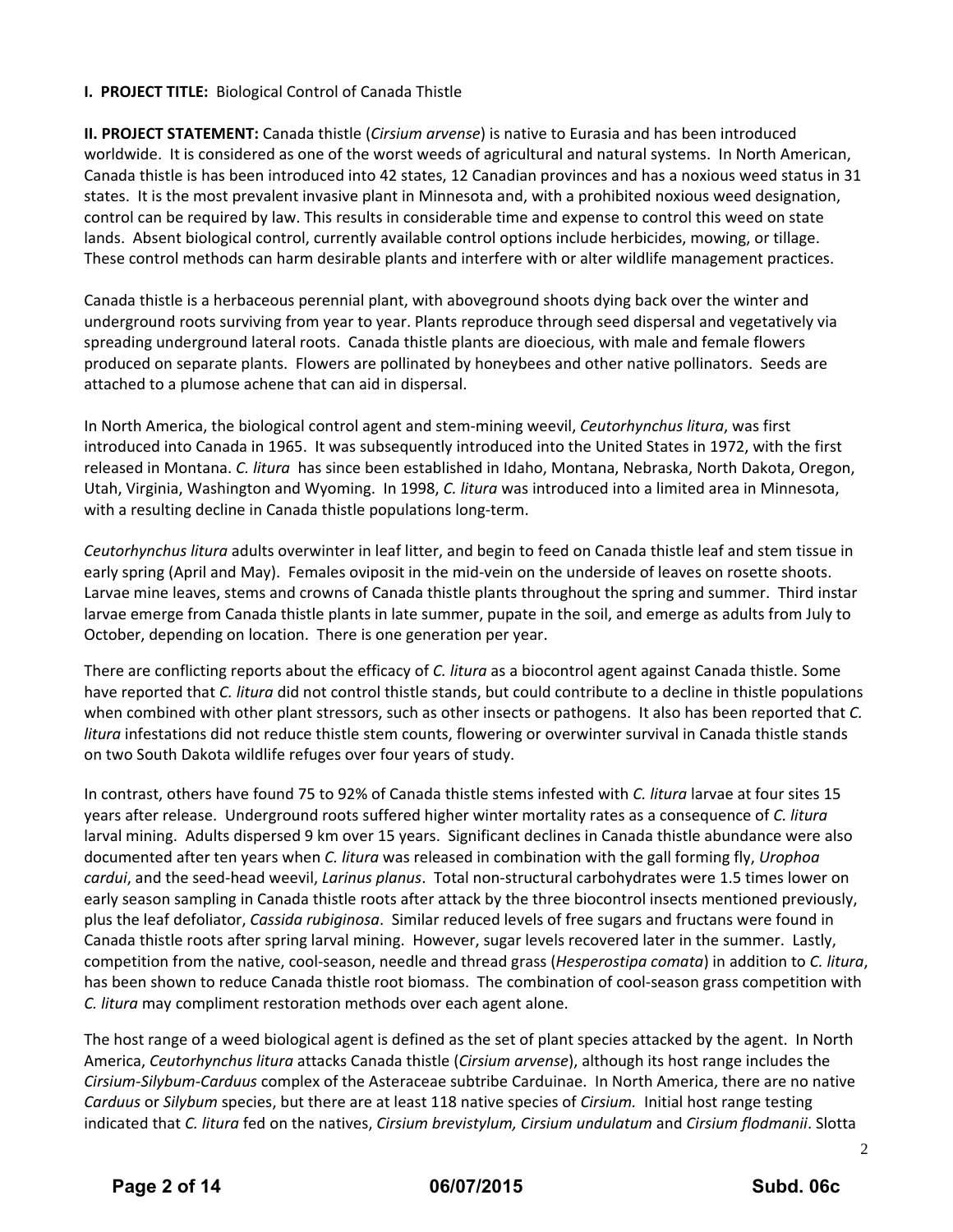and colleagues found that the host range of Canada thistle biocontrol insects, *Larinus planus* and *Rhinocyllus conicus*, did not follow phylogenetic lines developed for *Cirsium* species derived from native *Cirsium* DNA sequences. Therefore, they recommend a more comprehensive list of *Cirsium* species should be included in host range testing of Canada thistle biological control insects.

In 1998, the stem‐mining weevil, *C. litura,* was introduced into a limited area in Minnesota with a resulting decline in Canada thistle populations, generating interest in supporting a biological control effort with *C. litura*. Before we can support additional release of this biocontrol weevil in Minnesota, we need to determine whether *C. litura* will attack Minnesota's native thistles. If *C. litura* does not develop on our native thistles, a program to augment and support biological control of Canada thistle with *C. litura* can be implemented in Minnesota to provide cost‐effective, long‐term management of Canada thistle in Minnesota's natural areas. This project will determine the host range of *C. litura* on Minnesota's native *Cirsium* species. The first objective of our research is to determine whether *Cirsium* spp. native to Minnesota are attacked by *C. litura*. Specifically, we will investigate whether *C. litura* can feed, oviposit and complete development on native *Cirsium* spp. This project will help to define whether the host range of *C. litura* includes Minnesota's native *Cirsium* species. The second objective of this research is to determine the phenology of *C. litura* in Minnesota. This information will be invaluable for the implementation of a future Canada thistle biocontrol program.

#### **III. OVERALL PROJECT STATUS UPDATES:**

**Project Status as of January 1, 2016:**

**Project Status as July 1 2016:**

**Project Status as of January 1, 2017:**

**Project Status as of July 1, 2017:**

**Project Status as of January 1, 2018:**

**Overall Project Outcomes and Results:** 

#### **IV. PROJECT ACTIVITIES AND OUTCOMES:**

#### **ACTIVITY 1: Collect and develop the techniques to successfully grow Canada thistle and native thistles in phenological synchrony with each other and with** *C. litura* **to allow specificity testing.**

**Description:** The University of Minnesota herbarium lists six thistles in the *Cirsium* genus as native to Minnesota (Table 1)*.* A seventh species, *Cirsium x Iowense*, is also listed as native but it is now considered synonymous with *Cirsium altissimum* (tall thistle). We will collaborate with the Minnesota Biological Survey to locate sources for each of Minnesota's native thistles. *Cirsium* plants will need to be established the summer prior to host range testing as *C. litura* adults are active and oviposit in the spring. In spring and summer of 2015, we will collect roots or stems of perennial *Cirsium* species (Table 2). Two years prior to testing, seeds will be collected from biennial *Cirsium* species, planted and rosettes overwintered outside. Seedlings (for biennials) or plant parts (for perennials) will be planted into 3‐gallon pots using a standard potting mix and greenhouse soil in a 1:1 ratio. Plants will be fertilized as necessary. Potted thistle plants will be overwintered using the pot‐in‐pot method to ensure winter survival. This technique is similar to that used by researchers to overwinter potted Canada thistle plants in Regina, Saskatchewan. Multiple plants of each species will be established so that replicated host-range field trials can be conducted. Scientist and technical staff at the University of Minnesota will conduct this work.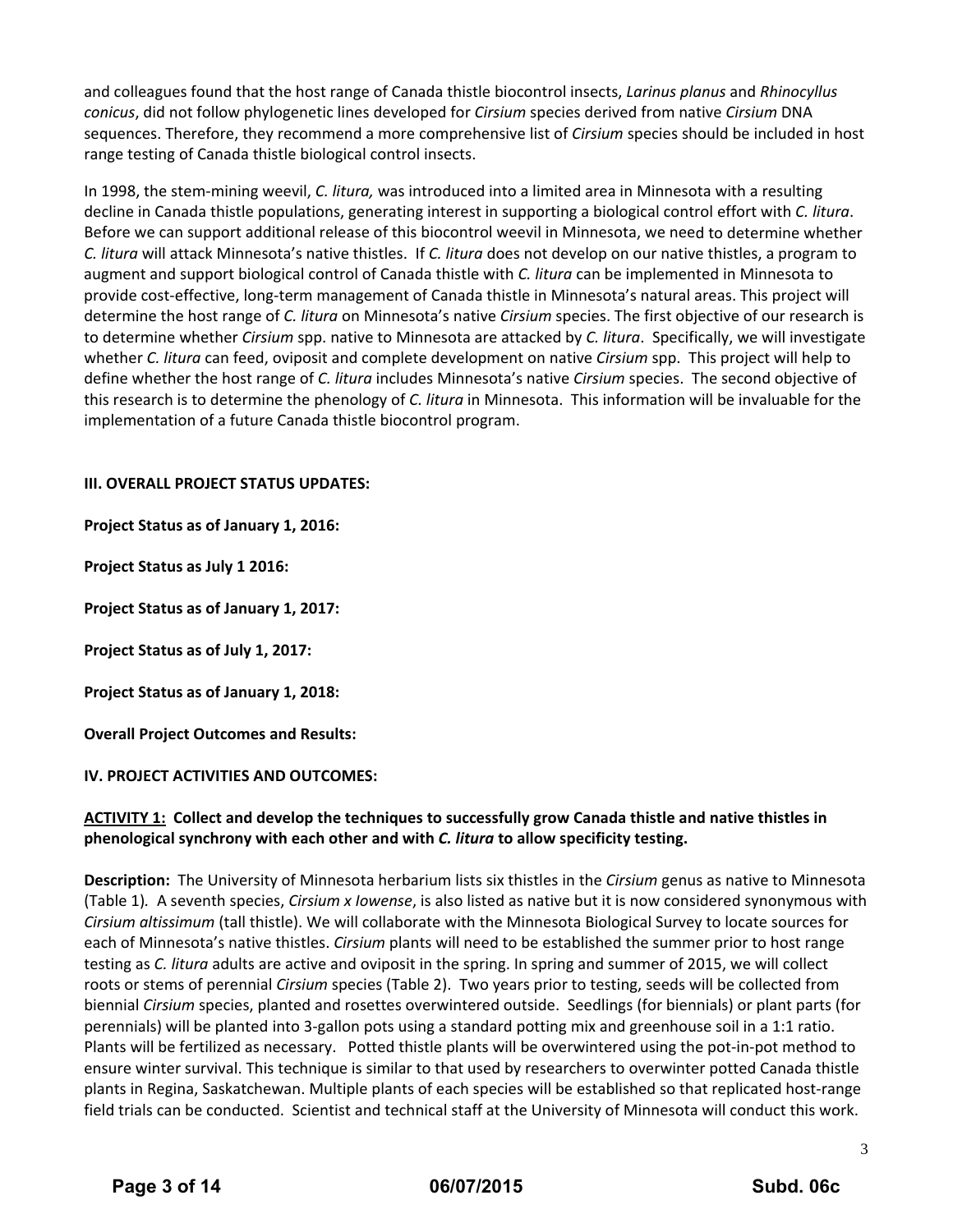|  | Table 1. Native Thistles (Cirsium spp.) of Minnesota |  |  |
|--|------------------------------------------------------|--|--|
|--|------------------------------------------------------|--|--|

| <b>Scientific Name</b>         | <b>Common Name</b>  | Life Cycle | <b>Status</b>                                            |
|--------------------------------|---------------------|------------|----------------------------------------------------------|
| Cirsium altissimum             | tall thistle        | biennial   |                                                          |
| Cirsium discolor               | field thistle       | biennial   |                                                          |
| Cirsium flodmanii              | Flodman's thistle   | perennial  |                                                          |
| Cirsium x lowense              |                     | perennial  | (Considered<br>synonymous with<br>Cirsium<br>altissimum) |
| Cirsium muticum                | swamp thistle       | biennial   |                                                          |
| Cirsium pumilum var.<br>Hillii | Hill's thistle      | perennial  | Species of Special<br>Concern-MN                         |
| Cirsium undulatum              | wavy-leaved thistle | perennial  | Native to IA, ND,<br>SD, WI,                             |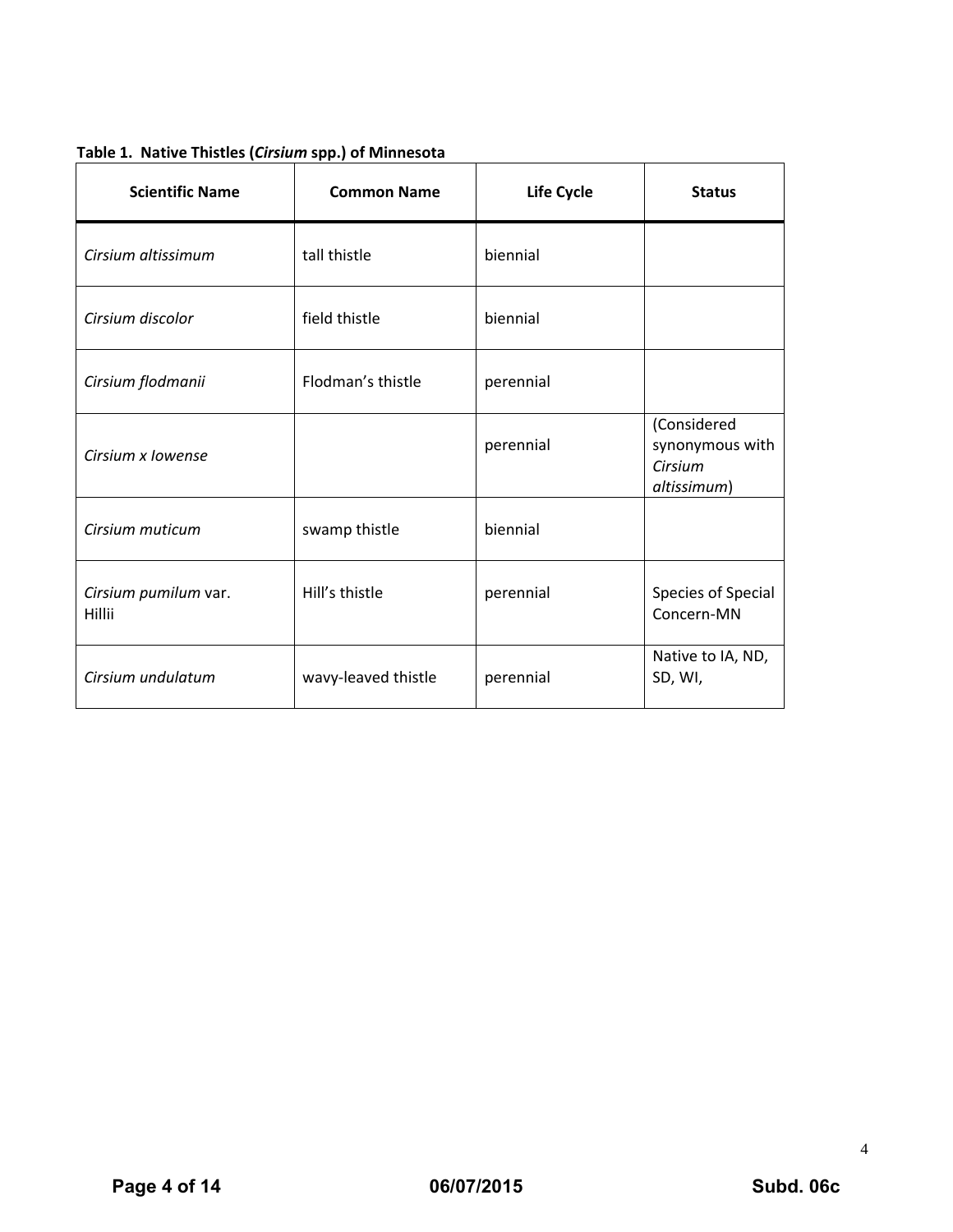

## **Environment and Natural Resources Trust Fund (ENRTF) M.L. 2015 Work Plan**

**Table 2. Time table for** *Cirsium* **species collection and host range testing. St. Paul, MN**

| <b>Scientific name</b>         | Common name            | Life-cycle | Seed collected                           | Roots/stems<br>collected | <b>Planted into pots</b>                 | <b>Host range testing</b>  |
|--------------------------------|------------------------|------------|------------------------------------------|--------------------------|------------------------------------------|----------------------------|
| Cirsium<br>altissimum          | tall thistle           | biennial   | Fall 2014 (pro bono)<br>Fall 2015        |                          | Spring 2015 (pro<br>bono)<br>Spring 2016 | Spring 2016<br>Spring 2017 |
| Cirsium discolor               | field thistle          | biennial   | Fall 2014 (pro bono)<br><b>Fall 2015</b> |                          | Spring 2015 (pro<br>bono)<br>Spring 2016 | Spring 2016<br>Spring 2017 |
| Cirsium muticum                | Swamp thistle          | biennial   | Fall 2014 (pro bono)<br><b>Fall 2015</b> |                          |                                          | Spring 2016<br>Spring 2017 |
| Cirsium flodmanii              | Flodman's<br>thistle   | perennial  |                                          | Summer 2015              | Summer 2015                              | Spring 2016                |
| Cirsium pumilum<br>var. Hillii | Hill's thistle         | perennial  |                                          | Summer 2015              | Summer 2015                              | Spring 2016                |
| Cirsium<br>undulatum           | wavy-leaved<br>thistle | perennial  |                                          | Summer 2015              | Summer 2015                              | Spring 2016                |
| Cirsium arvense                | Canada thistle         | perennial  |                                          | Summer 2015              | Summer 2015                              | Spring 2016                |

5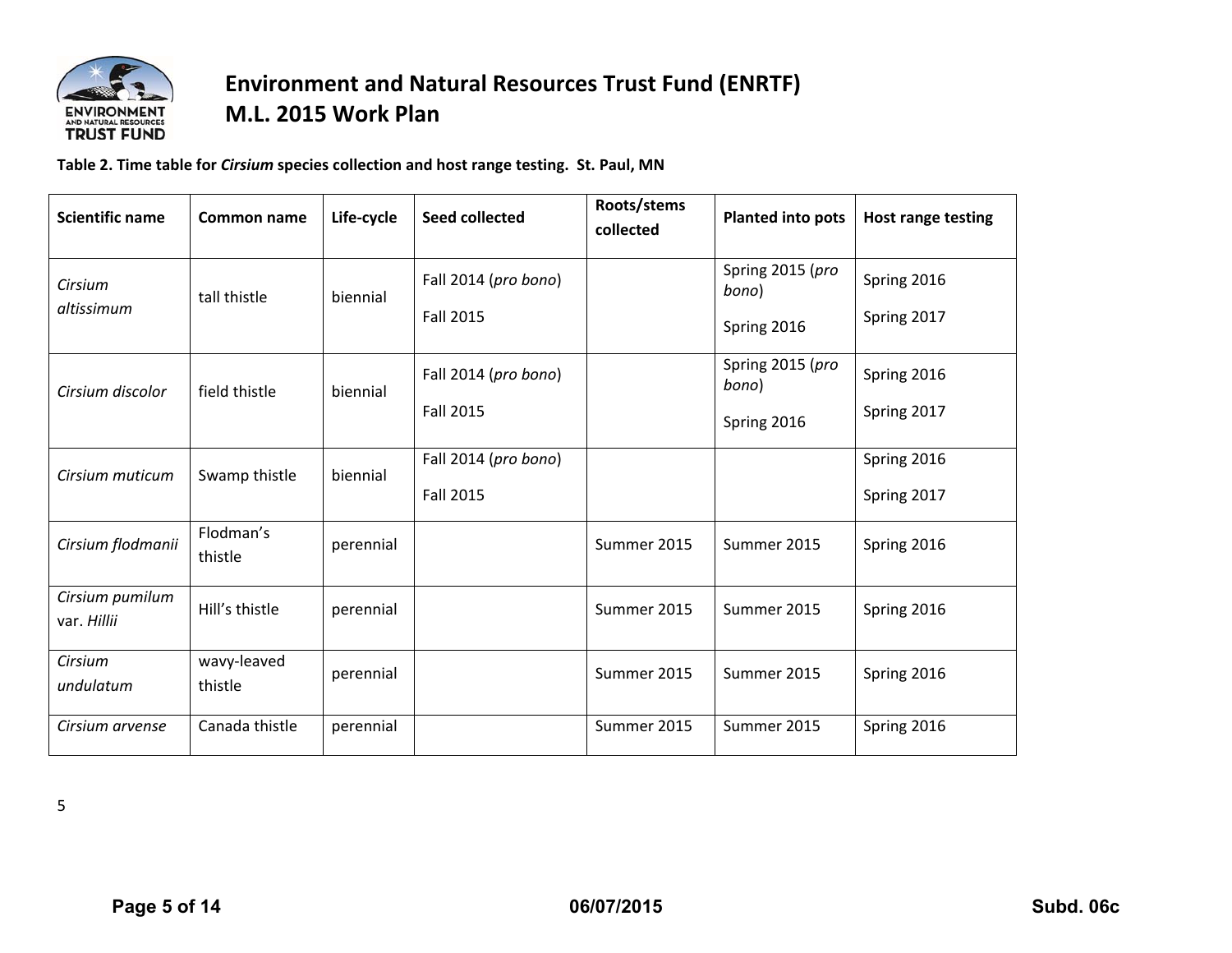#### **Summary Budget Information for Activity 1: ENRTF Budget: \$ 60,000**

## **Amount Spent: \$ 0 Balance: \$ 60,000**

| <b>Outcome</b>                                                                              | <b>Completion Date</b> |
|---------------------------------------------------------------------------------------------|------------------------|
| 1. Collect thistle plants and/or seeds. Thistle seed or vegetative propagules will need be  | November 30, 2015      |
| located and collected at that appropriate time to ensure successful, replicated             |                        |
| propagation. Propagation of Canada thistle is understood and collection sites are           |                        |
|                                                                                             |                        |
| numerous. The native thistles are not common on the landscape and collection times          |                        |
| will vary and will be defined to ensure consistent, replicated propagation under            |                        |
| controlled conditions. We will work with Laura Van Riper (Terrestrial Invasive Species      |                        |
| Coordinator), Welby Smith (State Botanist), and Dan Wovcha (Plant Ecologist) with the       |                        |
| Minnesota Department of Natural Resources to locate potential sites for collection of       |                        |
| native thistles. Hill's thistle poses the most potential difficulties to locate and         |                        |
| successfully propagate to enable testing at the correct phenological synchrony to           |                        |
| conduct valid host specificity testing. We will find suitable populations of Hill's thistle |                        |
| and develop techniques to do valid testing.                                                 |                        |
| 2. Develop techniques to successfully establish and overwinter each of the Cirsium          | December 31, 2015      |
| species. We will document the growth and development phenology of each species.             |                        |
| Despite public perceptions, growing native thistles and Canada thistle under controlled     |                        |
| conditions to enable replicated, valid testing is not a simple task. For example, approx.   |                        |
| two years of experimenting with overwintering techniques of container grown garlic          |                        |
| mustard were required before we could repeatedly overwinter plants of the quality and       |                        |
| phenological synchrony required for valid host specificity testing. We anticipate similar   |                        |
| challenges with the various Cirsium species, and are currently beginning some               |                        |
| techniques testing pro bono because we do not have two years to develop mass                |                        |
| propagation techniques on this grant.                                                       |                        |
| 3. Overwinter thistle plants of each species of suitable quality in preparation for spring  | March 31, 2016         |
| host range tests. We will be able to report on the success or challenges that need to be    |                        |
| overcome by the first spring of the grant.                                                  |                        |

#### **Activity Status as of January 1, 2016:**

#### **Activity Status as of July 1, 2016:**

#### **Activity Status as of January 1, 2017:**

#### **Final Report Summary:**

#### **ACTIVITY 2. Determine whether** *Ceutorhynchus litura* **attacks thistles native to Minnesota**.

**Overview** *Ceutorhynchus litura* adults will be purchased from Biological Control of Weeds Inc., Bozeman, MT in the late summer or fall preceding the spring of host range testing. Weevils will be overwintered outside on caged Canada thistle plants. Two separate studies will be conducted with each native thistle species in replicated trials to include; sequential no‐choice feeding and oviposition (egg‐laying) and life‐cycle completion experiments. All tests will also be conducted on Canada thistle as a control plant. Scientist and technical staff at the University of Minnesota will complete this work. The methodology of each test is described below.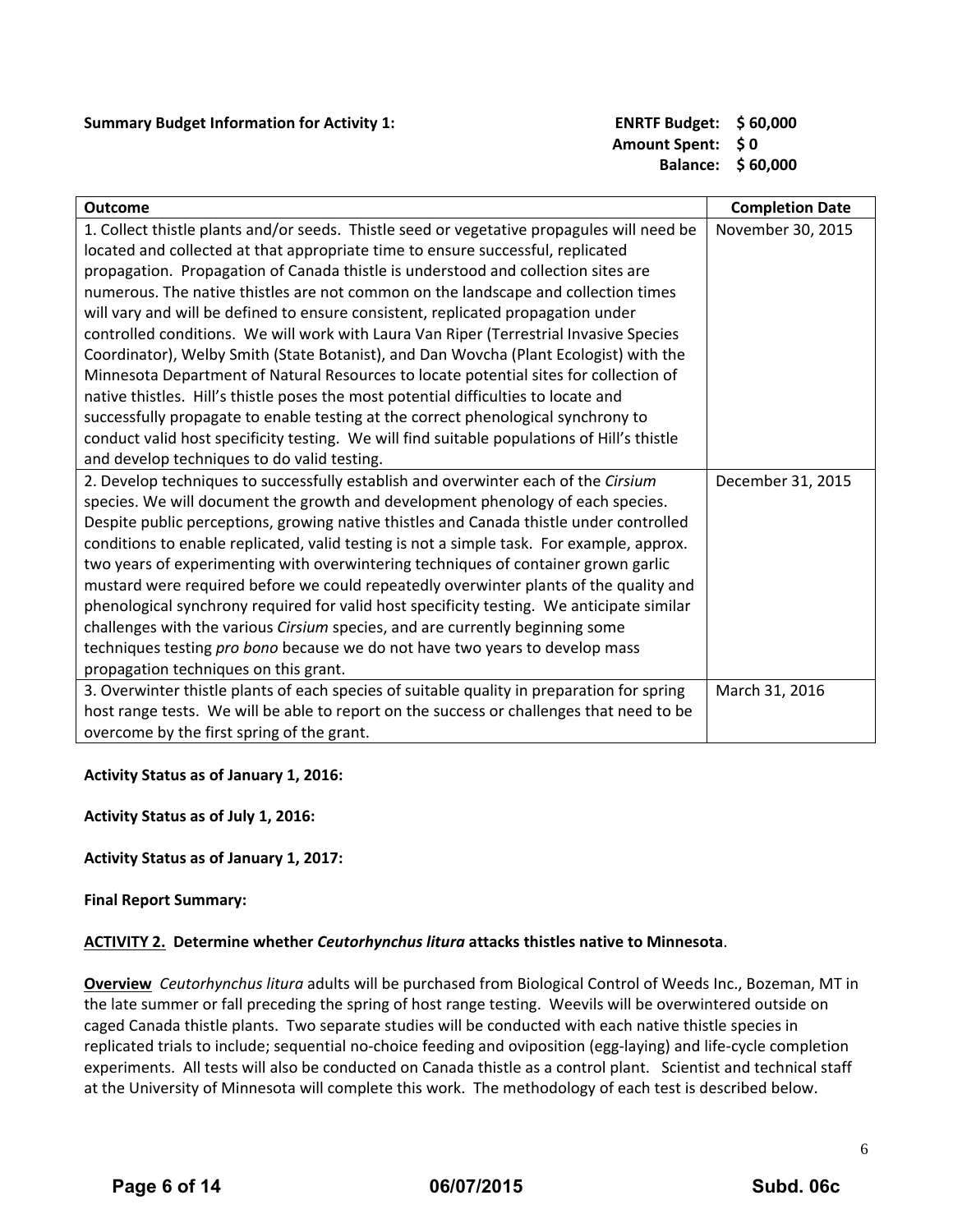**Sequential no‐choice feeding and oviposition tests.** Tests will be conducted in the spring and early summer when *C. litura* females are laying eggs. Procedures are similar to those described by Esther Gerber at CABI, Delémont, Switzerland, for *Ceutorhynchus scrobicollis*. Prior to inclusion in oviposition tests, females will be tested to ensure that they are laying eggs. Only ovipositing females will be used in experiments. An excised Canada thistle or test plant leaf will be inserted into a hydrated piece of florist foam encased in a self‐sealing plastic bag. Leaves will be a minimum of 5 cm in length as *C. litura* does not oviposit on leaves shorter than 5 cm. The leaf will be placed into a pint Mason jar and covered with nylon mesh. A mating pair of *C. litura* will be placed into the jar. After 3‐ to 4‐days, leaves and stems will be dissected and checked for eggs. Feeding will be recorded. The test plant leaf will be replaced with a Canada thistle leaf to ensure *C. litura* females are ovipositing, and leaves will dissected after allowing 3‐ to 4‐days for oviposition. A minimum of 10 replications will be completed.

**Life‐cycle completion tests**. Prior to inclusion in these trials, females will be tested to ensure that they are laying eggs. Only ovipositing females will be used. In late March to early April, 5 marked female and 5 male *C. litura* will be placed on each potted thistle plant placed in a screen cage. After a period of two to three weeks, adults will be removed. In late summer, plants will be checked for F‐1 adults. Number of adults collected from each plant will be recorded. All plants will then be dissected after adult emergence and checked for larval mining and tunneling. All plants will be grown outside and covered with nylon mesh bags to contain the *C. litura* during testing. Canada thistle plants will be used as a control plant species.

#### **Summary Budget Information for Activity 2:**

**ENRTF Budget: \$ 120,000 Amount Spent: \$ 0 Balance: \$ 120,000**

| <b>Outcome</b>                                                                           | <b>Completion Date</b> |
|------------------------------------------------------------------------------------------|------------------------|
| 1. Conduct host range studies. Ceutorhynchus litura adults will be purchased from        | June 30, 2018          |
| Biological Control of Weeds Inc., Bozeman, MT and successfully overwintered outside      |                        |
| on caged Canada thistle plants. Two separate studies will have been conducted with       |                        |
| each thistle species in replicated trials including sequential no-choice feeding and     |                        |
| oviposition (egg-laying) and life-cycle completion experiments. Results of all tests on  |                        |
| Canada thistle as a control plant will also have been conducted. Scientist and technical |                        |
| staff at the University of Minnesota will complete this work. The methodology of each    |                        |
| test is described above.                                                                 |                        |

#### **Activity Status as of January 1, 2016:**

**Activity Status as of July 1, 2016:**

**Activity Status as of January 1, 2017:**

**Project Status as of July 1, 2017:**

**Project Status as of January 1, 2018:**

**Final Report Summary:**

**ACTIVITY 3. Determine Phenology of** *Ceutorhynchus litura* **in Minnesota.**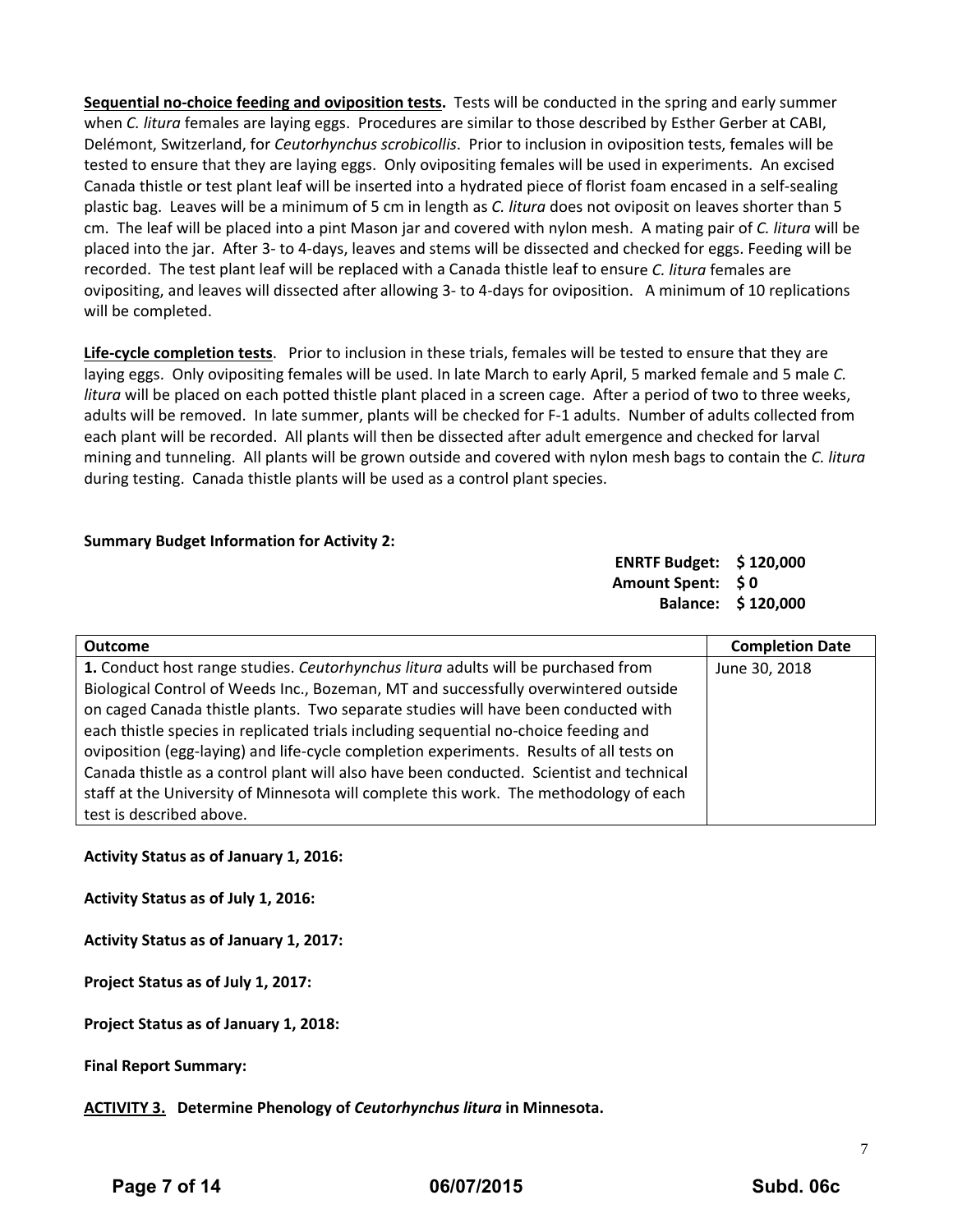The phenology of *C. litura* will be followed for the three years of the study at the USFWS release sites at Lake Agassiz National Wildlife Refuge in northwestern Minnesota and at a caged site on the University of Minnesota, St. Paul campus. Canada thistle plants will be dissected at regular intervals during each growing season to determine the weevil's life cycle. At each site we will determine when weevils become active in the spring, when females lay eggs and when a new generation of adults emerge in late summer. If our testing shows a host range limited to Canada thistle, this information will be critical to implementing a Canada thistle biological control program in Minnesota. Scientist and technical staff at the University of Minnesota will complete this work.

#### **Summary Budget Information for Activity 3: ENRTF Budget: \$ 120,000**

### **Amount Spent: \$ 0 Balance: \$ 120,000**

| <b>Outcome</b>                                                                             | <b>Completion Date</b> |
|--------------------------------------------------------------------------------------------|------------------------|
| 1. Complete phenology study-year 1, Lake Agassiz and St. Paul, MN. Data on the             | December 31,2016       |
| synchrony of Canada thistle and C. litura will have been collected.                        |                        |
| 2. Complete phenology study-year 2, Lake Agassiz and St. Paul, MN. Second year of          | December 31, 2017      |
| data collection on the synchrony of Canada thistle and C. litura will have been collected. |                        |
| 3. Complete phenology study-year effort, Lake Agassiz and St. Paul, MN. Complete data      | June 30, 2018          |
| collection on the synchrony of Canada thistle and C. litura. Data analyzed, interpreted    |                        |
| and reported in context of building a successful biological control program for            |                        |
| Minnesota.                                                                                 |                        |

#### **V. DISSEMINATION:**

**Description:** The results of these studies will be presented at professional meetings, in University of Extension education efforts, and published in the appropriate scientific journal(s).

**Project Status as of January 1, 2016:**

**Project Status as July 1 2016:**

**Project Status as of January 1, 2017:**

**Project Status as of July 1, 2017:**

**Project Status as of January 1, 2018:**

**Overall Project Outcomes and Results:**

**Final Report Summary:**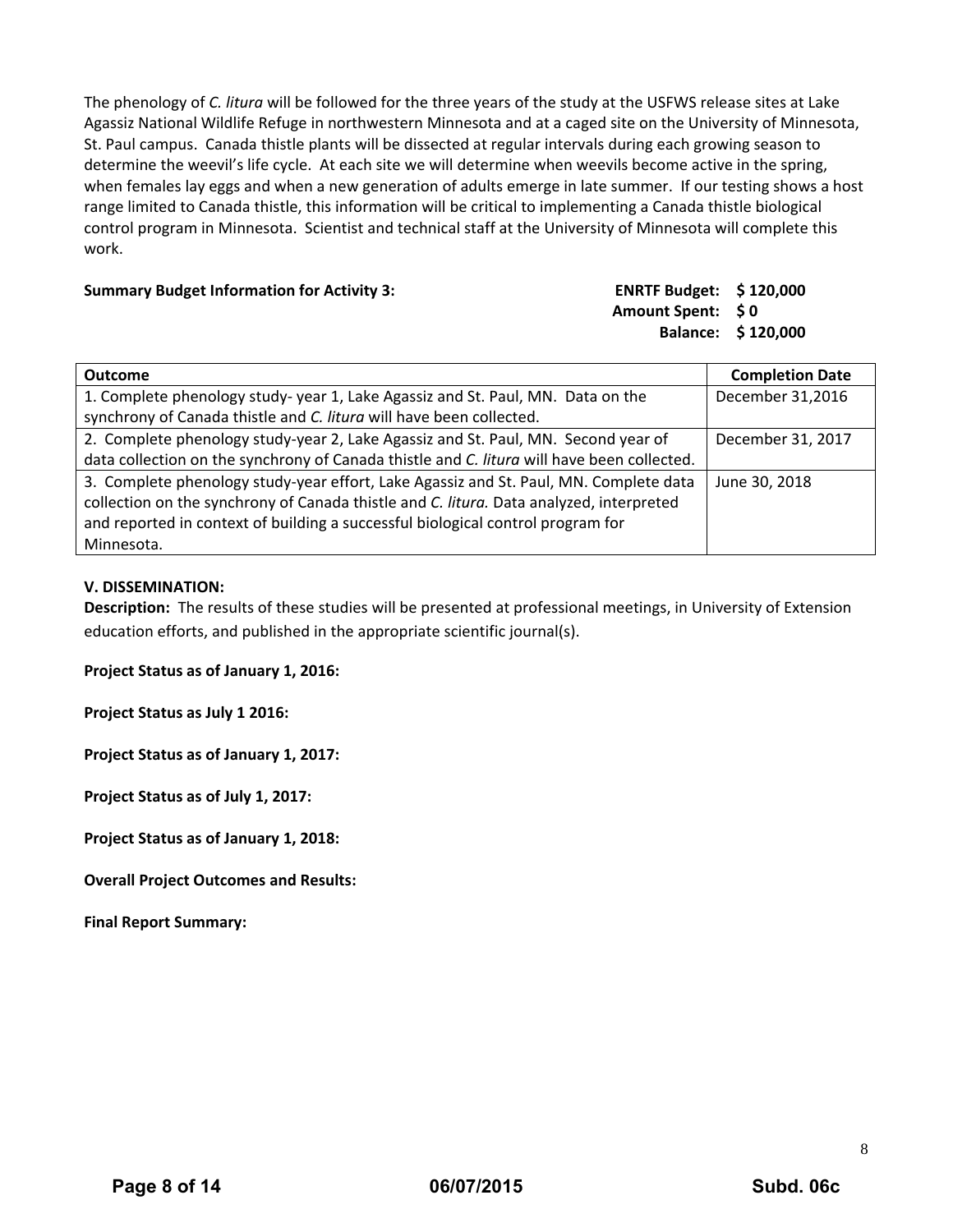#### **VI. PROJECT BUDGET SUMMARY:**

#### **A. ENRTF Budget Overview:**

| <b>Budget Category</b>                            | \$ Amount | <b>Overview Explanation</b>                                                                                                                                                                                                                                                                                                                                |
|---------------------------------------------------|-----------|------------------------------------------------------------------------------------------------------------------------------------------------------------------------------------------------------------------------------------------------------------------------------------------------------------------------------------------------------------|
| Personnel:                                        | \$291,717 | Civil Service -part of 1 Project Senior Scientist<br>(\$123,000), 2 Project Technicians (\$60,650), and<br>2 Junior Scientist \$46,000/\$49,400) collectively<br>approx.0.9 FTE @ est. 36.8% fringe over 3 years.<br>Student Labor approx. 0.38 FTE @ est., 7.57%<br>fringe over 3 years (Full time summer, 1/4 time<br>during school session - \$12,167). |
| Professional/Technical/Service Contracts: \$3,600 |           | Watering charges and other service charges for<br>greenhouse and field space. Fees set by the<br>University and amount listed based on past fee<br>structures.                                                                                                                                                                                             |
| Equipment/Tools/Supplies:                         | \$2,083   | Temperature probes, field supplies: flags,<br>netting, stakes, pots, potting medium, cages,<br>insect purchases, etc.                                                                                                                                                                                                                                      |
| Travel Expenses in MN:                            | \$2,600   | Travel within Minnesota to collect thistles and<br>C. litura, to monitor phenology (development,<br>staging, life-cycles) of the various thistles and C.<br>litura, and travel to meet cooperators,<br>sponsors, to present results within Minnesota.<br>Estimate 75% mileage, 15% meals and 10%<br>lodging.                                               |
| TOTAL ENRTF BUDGET: \$300,000                     |           |                                                                                                                                                                                                                                                                                                                                                            |

#### **Explanation of Use of Classified Staff:** N/A

#### **Explanation of Capital Expenditures Greater Than \$5,000:** N/A

**Number of Full‐time Equivalents (FTE) Directly Funded with this ENRTF Appropriation:** a total of 3.84 FTEs over the 3 years of funding (approx. 0.9 Civil Service and 0.38 student labor FTEs per year for 3 years). 97.2% of this grant supports Minnesota jobs, 2.8% is spent on supplies and travel to conduct the research.

#### **Number of Full‐time Equivalents (FTE) Estimated to Be Funded through Contracts with this ENRTF Appropriation: N/A**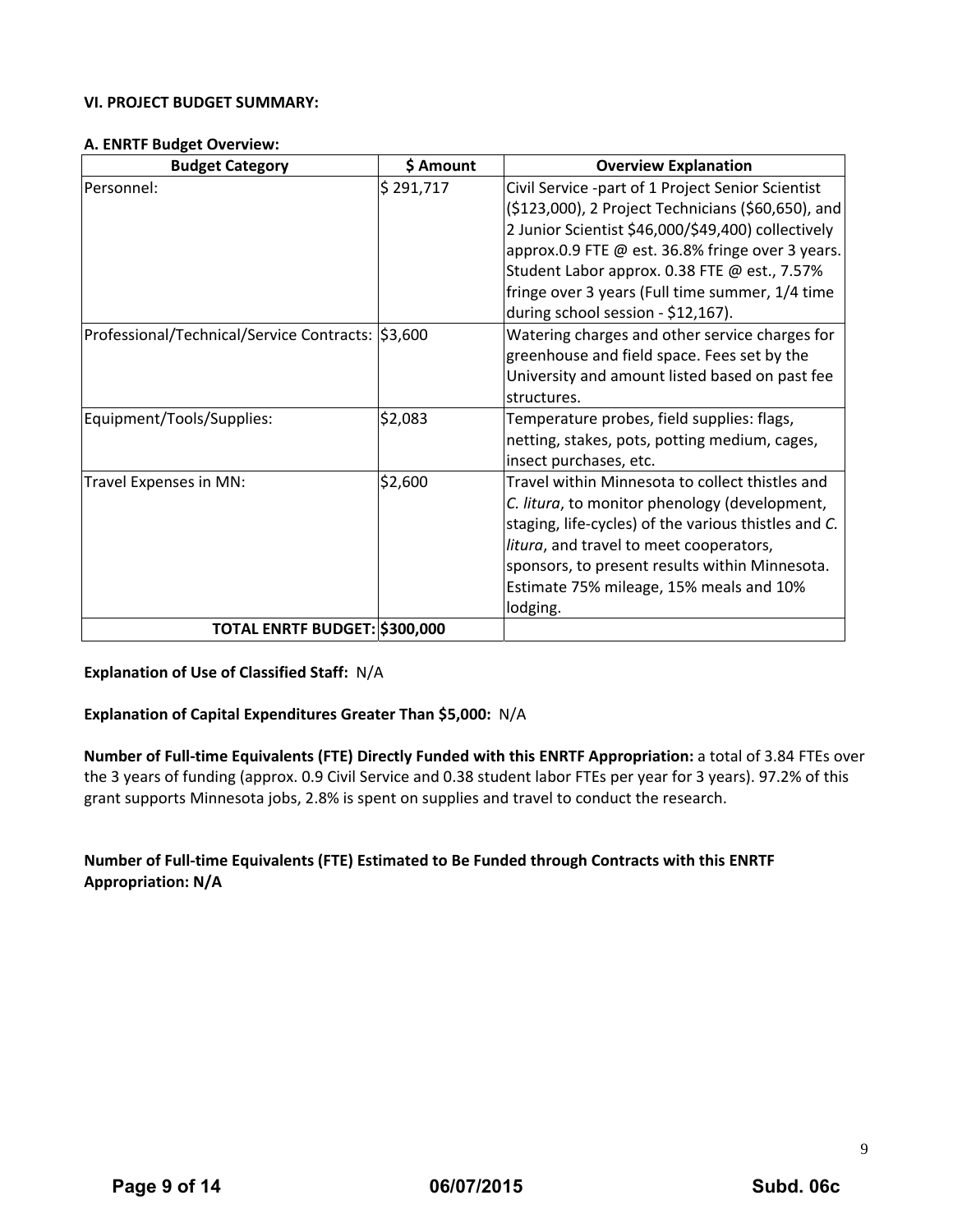#### **B. Other Funds:**

|                                | \$ Amount | \$ Amount    |                                             |
|--------------------------------|-----------|--------------|---------------------------------------------|
| <b>Source of Funds</b>         | Proposed  | <b>Spent</b> | Use of Other Funds                          |
| Non-state                      |           |              |                                             |
| PI is not receiving any salary | \$22,455  |              | The time I spend on this effort is paid for |
| funding, 5% of PI's time =     |           |              | from USDA CSREES funds                      |
| \$22,455 salary and fringe.    |           |              |                                             |
| <b>State</b>                   |           |              |                                             |
| University indirect costs      | \$156,000 |              | Indirect costs are used for U of M          |
| \$156,000.                     |           |              | facilities expenses.                        |
|                                |           |              |                                             |
| <b>TOTAL OTHER FUNDS:</b>      | \$178,000 | ς            |                                             |

#### **VII. PROJECT STRATEGY:**

#### **A. Project Partners:**

#### **Project Partners Receiving Funds:**

- Dr. Roger Becker, PI, Professor, Department of Agronomy and Plant Genetics, University of Minnesota.
- Dr. Elizabeth Katovich, Senior Scientist, Department of Agronomy and Plant Genetics, University of Minnesota.

Roger Becker and Elizabeth Katovich will lead the studies. Both cooperators have worked on previous and current LCCMR sponsored studies for purple loosestrife and garlic mustard biological control.

#### **Project Partners Not Receiving Funds:**

- Dr. Laura Van Riper, Terrestrial Species Coordinator, Minnesota Department of Natural Resources, will advise and assist where appropriate in working with the *C. litura* and will facilitate in identifying resources, expertise and MnDNR sites for thistle collections and *C. litura* work.
- Welby Smith, Minnesota Biological Survey, and Dan Wovcha. Minnesota Department of Natural Resources will provide native thistle locations and appropriate collection permits.
- Monika Chandler, Minnesota Department of Agriculture. Will advise and assist where appropriate in working with the *C. litura* and will facilitate procuring, releasing and recovering the weevils.

**B. Project Impact and Long‐term Strategy:** Canada thistle is a common invasive plant in Minnesota impeding management goals in several ecosystems. Utilizing biological control on large infestations would prevent the need to apply herbicide, mow or till these sites reducing negative impacts by improving native forb diversity in prairies, and in general, forb diversity in several ecosystems increasing pollinator nectar and pollen source diversity and abundance.

This proposal is the first step in a long‐term implementation strategy for biological control of Canada thistle in Minnesota. Before we can proceed, it is necessary to determine whether *C. litura* attacks native thistles. If the weevil only attacks Canada thistle, we will submit a future proposal to LCCMR for funding towards implementing a long‐term Canada thistle biological control program. Activity 3 in this proposal is beginning that process through improved understanding of the phenology of *C. litura* in Minnesota to facilitate rearing and release should we proceed with this biological control effort.

**C. Funding History:** Have current LCCMR funding via MnDNR for garlic mustard biological control. Biological Control of Garlic Mustard \$140,000 ending June 30 2016 and Monitoring Biological Control of Garlic Mustard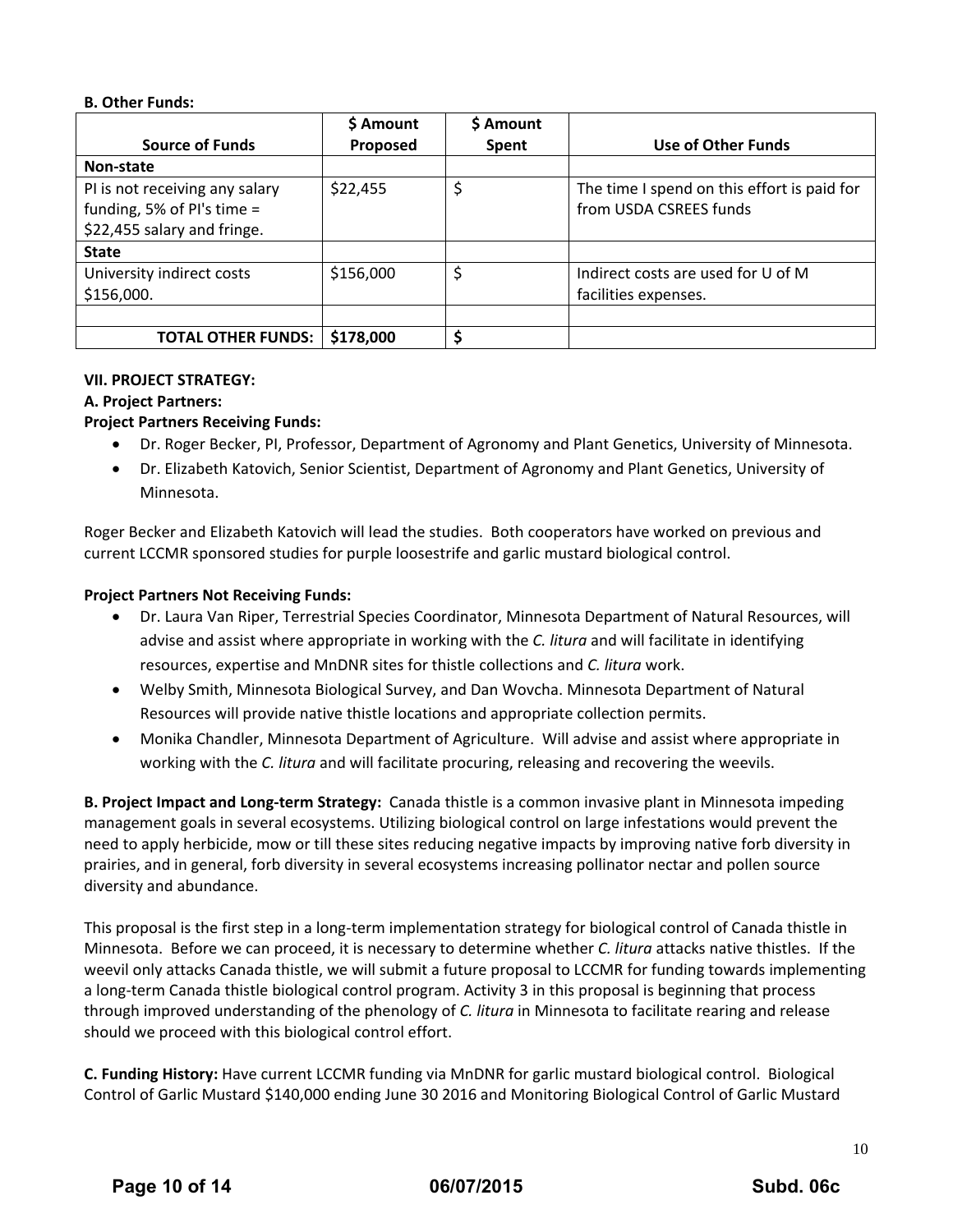\$52,214 award ended June 30 2014. These efforts inform and build expertise and capacity to conduct the Canada thistle work, but these funds can not be used directly for the Canada thistle work.

#### **VIII. FEE TITLE ACQUISITION/CONSERVATION EASEMENT/RESTORATION REQUIREMENTS:** N/A

**IX. VISUAL COMPONENT or MAP(S):** Please see attached visual.

**X. RESEARCH ADDENDUM: Environment and Natural Resources Trust Fund:** Please see attached research addendum.

#### **XI. REPORTING REQUIREMENTS:**

Periodic work plan status update reports will be submitted no later than January 1, 2016; July 1, 2016; January 1, 2017, July 1, 2017. A final report and associated products will be submitted between June 30 and August 15, 2018.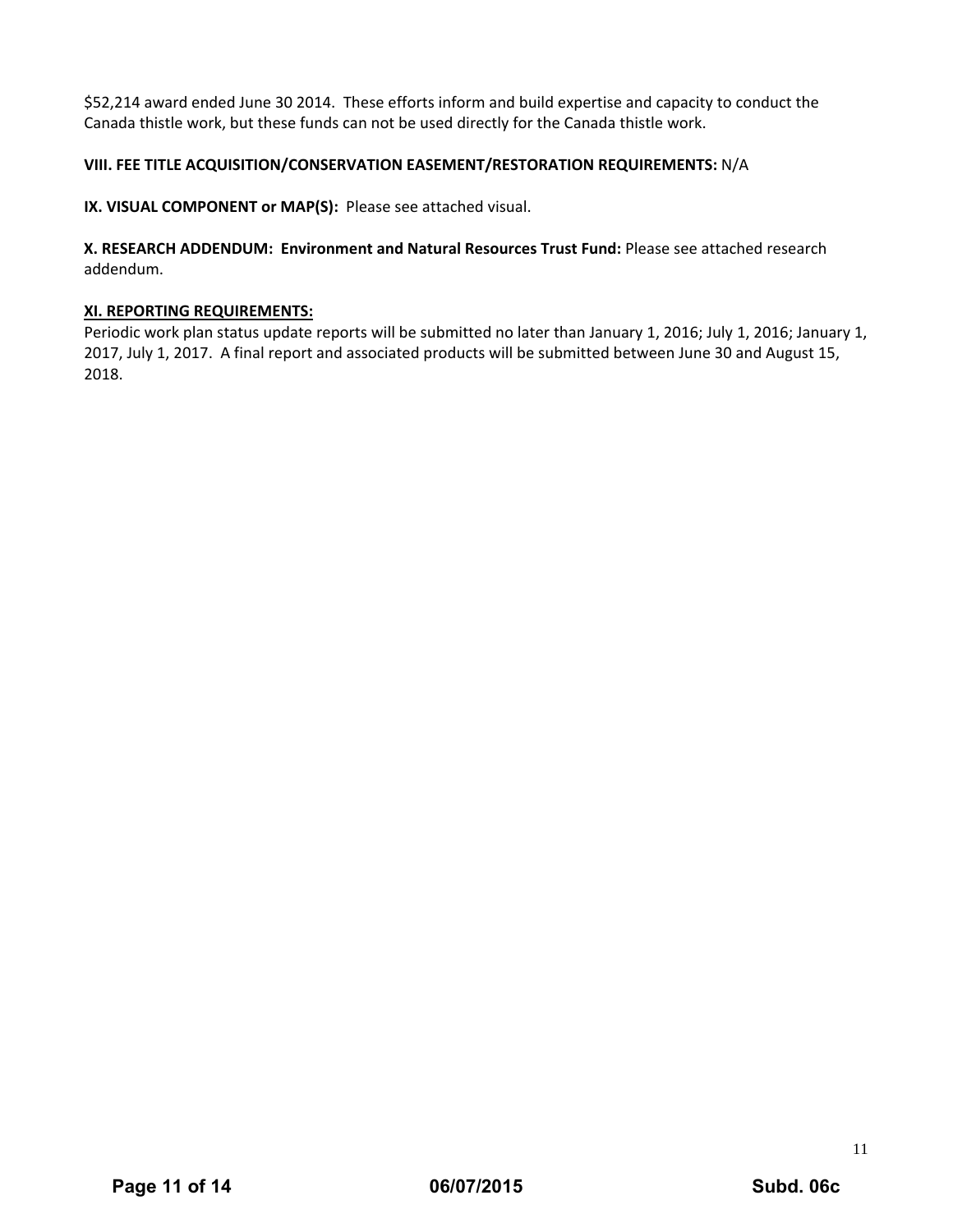#### **Environment and Natural Resources Trust Fund**

#### **M.L. 2015 Project Budget**

**Project Title:** Biological Control of Canada Thistle

**Legal Citation:** *Fill in your project's legal citation from the appropriation language - this will occur after the 2015 legislative session.*

**Project Manager:** Roger Becker

**Organization:** University of Minnesota

**M.L. 2015 ENRTF Appropriation: \$** 300,000

**Project Length and Completion Date:** 3 years, June 30 2018

#### **Date of Report:** Oct. 31, 2014

| <b>ENVIRONMENT AND NATURAL RESOURCES TRUST</b>                                                                                                                                                                                                                                                         | <b>Activity 1</b>                      | <b>Amount</b> | <b>Activity 1</b>                                                       | <b>Activity 2</b> | Amount                                                    | <b>Activity 2</b> | <b>Activity 3</b> | <b>Amount</b> | <b>Activity 3</b> | <b>TOTAL</b>  | <b>TOTAL</b>   |
|--------------------------------------------------------------------------------------------------------------------------------------------------------------------------------------------------------------------------------------------------------------------------------------------------------|----------------------------------------|---------------|-------------------------------------------------------------------------|-------------------|-----------------------------------------------------------|-------------------|-------------------|---------------|-------------------|---------------|----------------|
| <b>FUND BUDGET</b>                                                                                                                                                                                                                                                                                     | <b>Budget</b>                          | <b>Spent</b>  | <b>Balance</b>                                                          | <b>Budget</b>     | <b>Spent</b>                                              | <b>Balance</b>    | <b>Budget</b>     | <b>Spent</b>  | <b>Balance</b>    | <b>BUDGET</b> | <b>BALANCE</b> |
| <b>BUDGET ITEM</b>                                                                                                                                                                                                                                                                                     | <b>Collect and grow thistle plants</b> |               | Determine whether Ceutorhynchus<br>litura attacks thistles native to MN |                   | Determine weevil life-cycle and<br>phenology in Minnesota |                   |                   |               |                   |               |                |
| <b>Personnel (Wages and Benefits) Overall</b>                                                                                                                                                                                                                                                          | \$58,343                               | \$0           | \$58,343                                                                | \$116,687         | \$0                                                       | \$116,687         | \$116,687         | \$0           | \$116,687         | \$291,717     | \$291,717      |
| Civil Service Senior Scientist, .0.4 FTE @ est. 36.8% fringe<br>over 3 years. (Estimated at. \$123,000)                                                                                                                                                                                                |                                        |               |                                                                         |                   |                                                           |                   |                   |               |                   |               |                |
| Civil Service Junior Scientist collectively approx.0.2 FTE @<br>est. 36.8% fringe over 3 years. (Estimated at. \$46,000)                                                                                                                                                                               |                                        |               |                                                                         |                   |                                                           |                   |                   |               |                   |               |                |
| Two Civil Service Technician approx.0.1 FTE each @ est.<br>36.8% fringe over 3 years. 0.2 FTE per year total. (Estimated<br>at. \$60,650)                                                                                                                                                              |                                        |               |                                                                         |                   |                                                           |                   |                   |               |                   |               |                |
| Civil Service Junior Scientist, .0.2 FTE @ est. 36.8% fringe<br>over 3 years. (Estimated at. \$49,400)                                                                                                                                                                                                 |                                        |               |                                                                         |                   |                                                           |                   |                   |               |                   |               |                |
| Student Labor approx. 0.38 FTE @ est., 7.57% fringe over 3<br>years (Full time summer, 1/4 time during school session).<br>(Estimated \$12,167)                                                                                                                                                        |                                        |               |                                                                         |                   |                                                           |                   |                   |               |                   |               |                |
| <b>Professional/Technical/Service Contracts</b>                                                                                                                                                                                                                                                        |                                        |               |                                                                         |                   |                                                           |                   |                   |               |                   |               |                |
| Watering charges and other service charges for greenhouse<br>and field space. Fees set by the University and amount listed<br>based on past fee structures.                                                                                                                                            | \$720                                  | \$0           | \$720                                                                   | \$1,440           | \$0                                                       | \$1,440           | \$1,440           | \$0           | \$1,440           | \$3,600       | \$3,600        |
| <b>Equipment/Tools/Supplies</b>                                                                                                                                                                                                                                                                        |                                        |               |                                                                         |                   |                                                           |                   |                   |               |                   |               |                |
| Temperature probes, field supplies: flags, netting, stakes,<br>pots, potting medium, cages, insect purchases, etc.                                                                                                                                                                                     | \$417                                  | \$0           | \$417                                                                   | \$833             | \$0                                                       | \$833             | \$833             | \$0           | \$833             | \$2,083       | \$2,083        |
| <b>Travel expenses in Minnesota</b>                                                                                                                                                                                                                                                                    |                                        |               |                                                                         |                   |                                                           |                   |                   |               |                   |               |                |
| Travel within Minnesota to collect thistles and C. litura, to<br>monitor phenology (development, staging, life-cycles) of the<br>various thistles and C. litura, and travel to meet cooperators,<br>sponsors, to present results within Minnesota. Estimate 75%<br>mileage, 15% meals and 10% lodging. | \$520                                  | \$0           | \$520                                                                   | \$1,040           | \$0                                                       | \$1,040           | \$1,040           | \$0           | \$1,040           | \$2,600       | \$2,600        |
| <b>COLUMN TOTAL</b>                                                                                                                                                                                                                                                                                    | \$60,000                               | \$0           | \$60,000                                                                | \$120,000         | \$0                                                       | \$120,000         | \$120,000         | \$0           | \$120,000         | \$300,000     | \$300,000      |